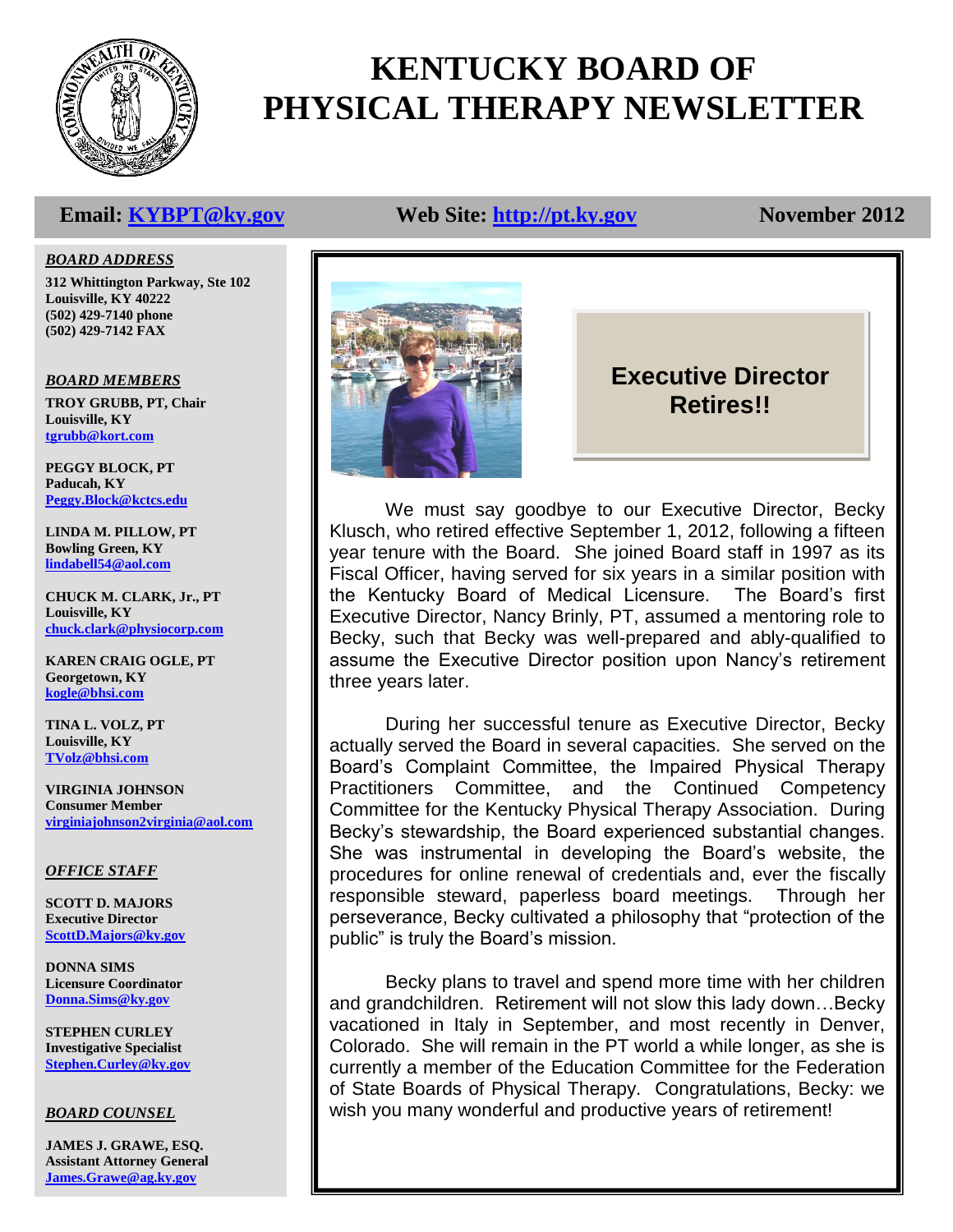

# **Former Board Member Reappointed**

Tina Volz, PT, was reappointed by Governor Steven L. Beshear on August 2, 2012, to serve on the Board for another term, which will expire in August 2016.

Tina first served on the KY Board of Physical Therapy from 2002 through 2005. She has been a member of APTA/KPTA since 1977, and currently serves on the Continued Competency Committee for KPTA. An alumnus of the University of Kentucky, Tina states she is now 'semi-retired,' working part-time at Baptist Hospital East in Louisville after being employed at that facility for over thirty years**.** With her vast years of experience and knowledge in the field of physical therapy, Tina will be a great asset to our Board.

# $\diamondsuit \diamondsuit \diamondsuit \diamondsuit \diamondsuit \diamondsuit$

# **Board Term Expires for Janice Kuperstein**

 Unfortunately, we must bid farewell to Janice Kuperstein, PhD, PT, of Lexington whose term on the Board expired August 2, 2012. Janice serves as Chair of the Department of Rehabilitation Sciences, College of Health Sciences, at the University of Kentucky. While her numerous contributions offered as a Board member will be missed by students, practitioners and educators alike, what her colleagues will miss most is her unwavering commitment to improving the profession of physical therapy. Her zeal and passion for educating and fostering the development of young minds was infectious.

 Thank you, Janice, for your enthusiasm, friendship, and focus on ethical practice during your tenure on the Board: without question, you have enriched our profession!

# **Welcome – New Executive Director**

The Board is pleased to announce the appointment of Scott Majors as its new Executive Director following the retirement of Becky Klusch on September 1, 2012. Scott comes to the Board from the Judicial Conduct Commission where he served as its Executive Secretary. Having previously served as prosecutor for the Kentucky Board of Nursing and the Kentucky Bar Association; general counsel for the Kentucky Board of Examiners of Psychology; and mediator and hearing officer with the Attorney General's Office, Scott has extensive experience with state administrative boards and agencies. For more than twenty years Scott has served as a continuing education speaker on topics pertaining to administrative adjudication, licensing regulation, disciplinary procedures, and professional ethics.

Scott earned degrees in both Psychology and Law from the University of Kentucky. Scott's wife, Joan, is an IT program manager with Humana. They have two children: Chris Allen, a business analyst with Humana; and Courtney Allen, a second-year medical student at Lincoln Memorial University.

Scott considers himself an automobile enthusiast. He also enjoys French literature (in translation), long distance bicycling, piano performed skillfully (i.e., by someone other than himself), and technology that simplifies our lives but does not complicate them.

Please join the Board in welcoming Scott to the profession of physical therapy!

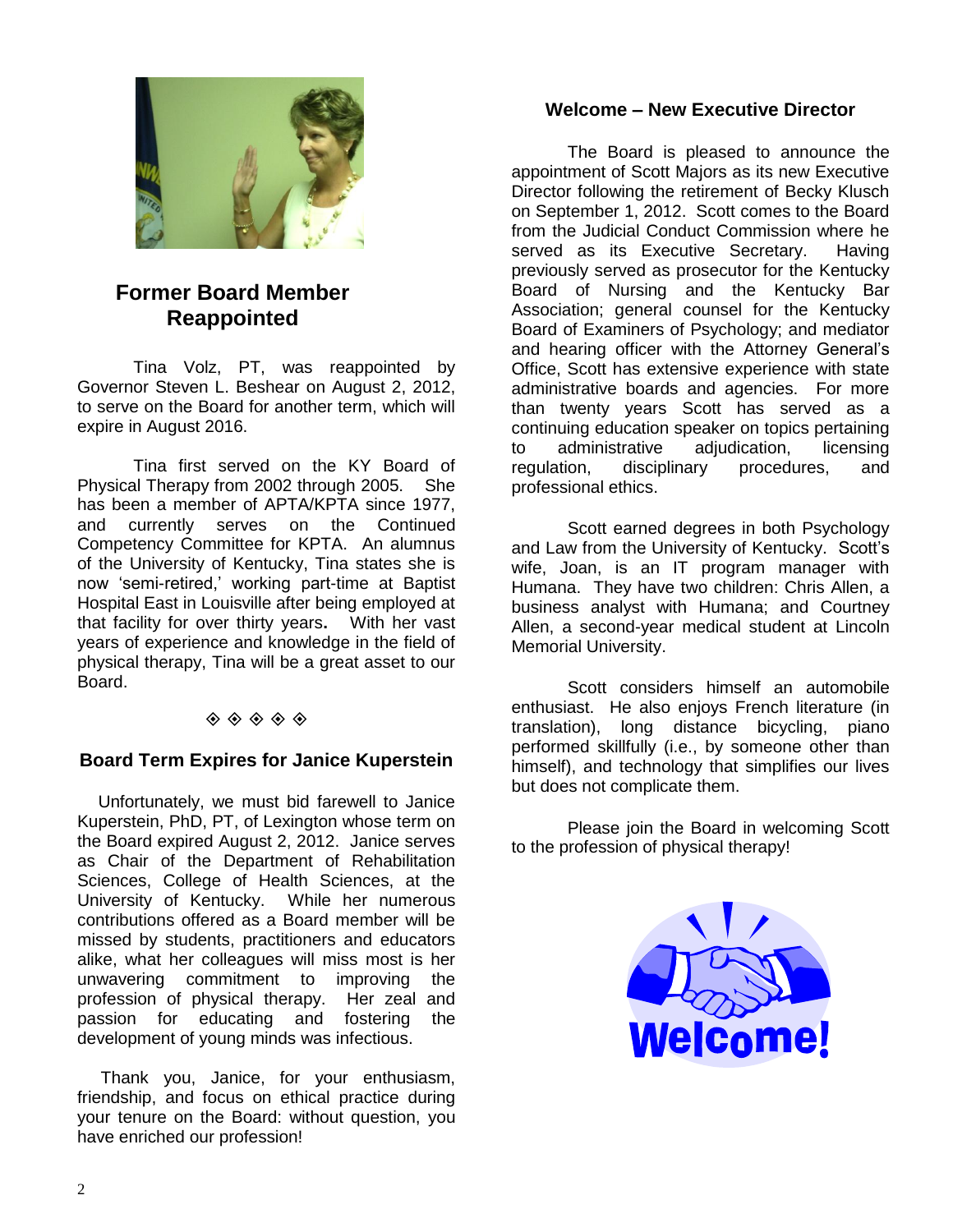# **Another Goodbye…Mark Brengelman Retires**

After fifteen years of service to the Board, Mark Brengelman has retired from the Office of the Attorney General and as General Counsel to the Board.

Mark became interested in law when he graduated with both Bachelor's and Master's degrees in Philosophy from Emory University in Atlanta. He then earned a Juris Doctorate from the University of Kentucky, College of Law. In 1995, Mark became an Assistant Attorney General and focused in the area of administrative and professional regulatory law. In 2012, he also became a certified hearing officer. Mark represented the Board since July 1997 as General Counsel and Prosecuting Attorney.

Mark was a frequent national participant in continuing education and has been a presenter for multiple national and state organizations including the Federation of State Boards of Physical Therapy. Currently, Mark opened his own law practice to focus on government services and consulting, continuing education, and the representation of health care practitioners before licensure boards and in professional regulatory matters.

The Board appreciates Mark's knowledge, dedication, and commitment to our agency throughout his years of service. Thank you, Mark!

# **Renewal Requirements – Jurisprudence Exam & Continued Competency**

License renewal will begin in January 2013. All licenses and certificates expire March 31, 2013 if not renewed. Online renewal will go live January 2, 2013. Detailed instructions for renewal will be posted on our website the last of December.

Are you ready to renew? Have you completed the Jurisprudence Exam and the continued competency requirements for this biennium?

Per 201 KAR 22:045, the Jurisprudence Examination is required for all PTs and PTAs as part of the continued competency requirement for renewal. This is an open-book exam and counts for 2 contact hours. Download a copy of our Practice Act directly from our website for use during the exam. Print your certificate and verify it is for the biennial period ending 3/31/2013.

Continued competency must be earned from **April 1, 2011** through **March 31, 2013.** Physical Therapists are required to have 30 contact hours, and Physical Therapist Assistants are required to have 20 contact hours. Check out the Continued Competency page on our website to obtain a Tracking Form, view approved courses, obtain applications for course approval, and review the most current regulation on continued competency requirements.

If you graduated from a PT or PTA program in the current biennium, your education meets the continued competency for this biennium per 201 KAR 22:045 Section 2 (2)(b).

# **Change of Home Address, Worksite, or Name**

Have you moved? Are you working at a new location? Report any changes within 30 days; it's the law! You may change your contact information online at [http://pt.ky.gov,](http://pt.ky.gov/) or by email, mail, or fax to our office. For name changes, send the legal document which authorizes the change.

Also, as more and more information is being sent electronically, please update your email address with us. Our email is [KYBPT@ky.gov.](mailto:KYBPT@ky.gov)

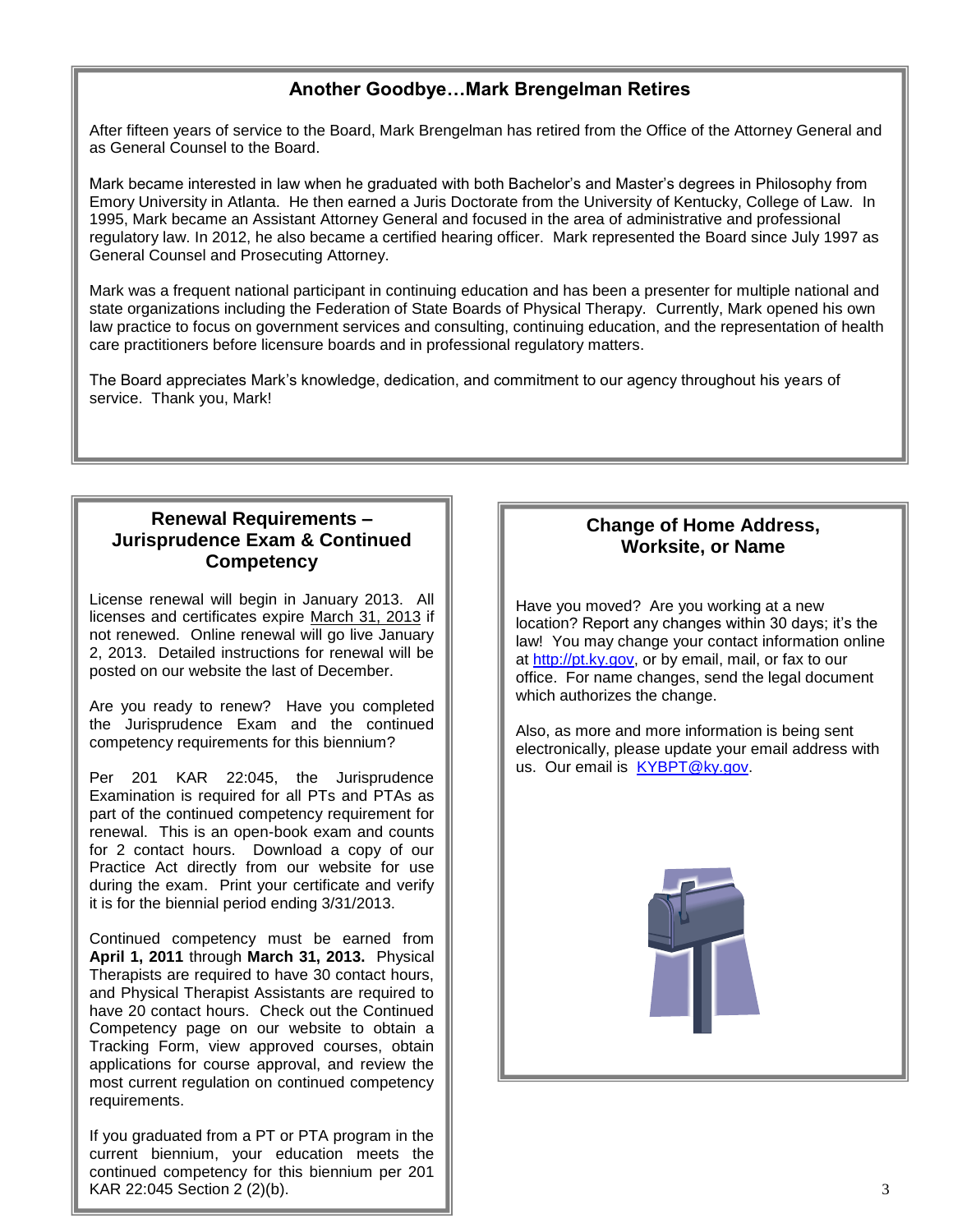# Regulation Changes Affecting Members of U.S. Armed Forces 201 KAR 22:040 and 201 KAR 22:045

The following amendments to the Board's regulations address important issues affecting the renewal and continued competency requirements for members of the Armed Forces of the United States. These regulatory amendments were submitted to the Legislative Research Commission in Frankfort, and they were considered by the Administrative Regulation Review Subcommittee and the Interim Joint Committee in Health and Welfare earlier in the legislative cycle. Following the completion of these steps, the amendments detailed below became effective on September 19, 2012.

**ISSUE #1:** The Kentucky Legislature recently passed KRS 12.355 which effectively provides that the Board of Physical Therapy ("Board"), as a state administrative body, shall permit any member of the Armed Forces of the United States on active duty, who at the time of activation was either a member or credential holder of the Board, to renew their credential without the payment of dues or fees.

The new language of the applicable Board regulation incorporates this legal mandate of KRS 12.355 by establishing a procedure by which active members of the Armed Forces may seek a waiver of their renewal fees, as follows:

*201 KAR 22:040. Procedure for renewal or reinstatement of a credential for a physical therapist or a physical therapist assistant.*

#### *Section 1. A credential shall be renewed upon:*

*(1) Payment of the renewal fee established in 201 KAR 22:135 on or before March 31st of each uneven numbered year. The fee shall be waived for renewal of license or certificate held by active duty member of Armed Forces as set forth in KRS 12.355. . . .*

Additionally, Section 5(1) of this regulation was amended as a "housekeeping measure" by updating the reference to the "February 2009" renewal or reinstatement application to reflect the latest version of the application, which is "June 2012".

**ISSUE #2:** KRS 12.355, referred to above, also effectively provides that the Board of Physical Therapy ("Board"), as a state administrative body, shall permit any member of the Armed Forces of the United States on active duty, who at the time of activation was either a member or credential holder of the Board, and under special circumstances, to receive a waiver of their continued competency requirements.

The new language of the applicable Board regulation incorporates this legal mandate of KRS 12.355 by establishing a procedure by which active members of the Armed Forces may seek an exemption from their continued competency requirements, as follows:

#### *201 KAR 22:045. Continued competency requirements and procedures.*

#### *Section 2 (5) Exemption and extension.*

 *(a) A licensee shall be granted a temporary hardship extension for an extension of time, not to exceed one (1) renewal cycle,*

*if the licensee:*

*1. Files a completed Exemption or Extension [of Time] for Completion of Continued [Continuing]* 

*Competency Form, including a plan describing how the required credits will be met; and*

- *2. Submits documentation showing evidence of undue hardship by reason of the licensee's:*
	- *a. Age;*
	- *b. Disability;*
	- *c. Medical condition;*
	- *d. Financial condition; or*
	- *e. Other clearly mitigating circumstance.*

 *(b) A licensee shall be granted a temporary nonhardship extension of time if the licensee cannot show undue hardship and if the licensee:*

*1. Files a completed Exemption or Extension [of Time] for Completion of Continued [Continuing] Competency Form, including a plan describing how the required credits will be met, by March 31 of the odd-numbered year in the renewal cycle for which the extension is sought;*

*2. Pays a fee of \$250;*

*3. Has not received a temporary nonhardship extension of time in the prior renewal cycle; and*

*4. Files proof of compliance with the continued [continuing] competency requirements by the following July 1.*

 *(c) A licensee on active military duty shall be granted an exemption from continuing competency requirements as established in KRS 12.355.*

Additionally, the reference in 201 KAR 22:045 Section 3(1) to the "April 2012" continued competency form was revised as a "housekeeping measure" to reflect the latest version of the form, which is "June 2012".